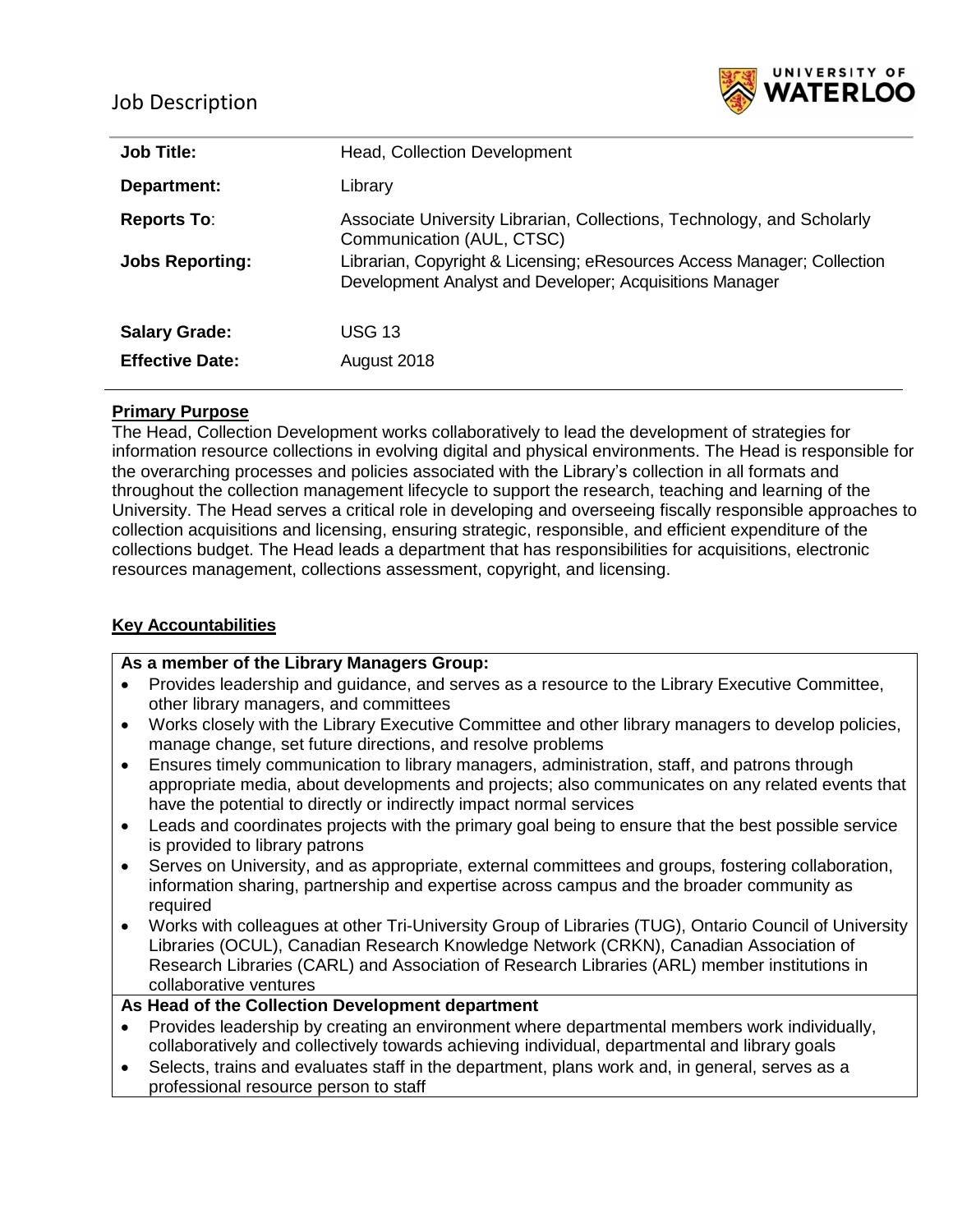

- Mentors individual staff by providing guidance, direction and coaching on goal setting, development, and encouraging initiatives
- Provides proactive leadership and oversight for the development of innovative and effective collection development and assessment methodologies and workflows, and associated training
- Provides proactive leadership and oversight for the Library's strategy on license negotiation and renewal efforts
- Provides proactive leadership and oversight for electronic resources management
- Maintains good vendor relationships
- Maintains current awareness of and applies relevant developments in area(s) of expertise

**As the department head responsible for the acquisitions budget, and as a standing member of the Collections Strategy Committee**

- Ensures strategic, responsible and efficient expenditure of the collections budget in collaboration with the Associate University Librarian, Collections, Technology, and Scholarly Communication, the Financial Administrator and the Collections Strategy Committee
- Working with the Collections Strategy Committee and in consultation with liaison librarians, provides proactive leadership and oversight for the development of overarching processes and policies that govern the development of the Library's collections in all formats and throughout their lifecycle
- Works closely with liaison librarians to understand and respond effectively to the collection needs and preferences of faculty and students across academic disciplines
- Ensures ongoing collaboration and communication with library staff and the library community on issues related to collections work and strategy
- Ensures appropriate collaboration with consortial partners and other organizations on matters related to collection development, and other collaborative initiatives that may arise.

# **Required Qualifications**

### **Education**

ALA-accredited MLS/MLIS degree, or equivalent

### **Experience**

- Demonstrated progressive responsibility and experience in leadership and management with a proven track record of achievement and success in a library setting, including staff development and coaching
- Demonstrated experience with financial reporting and analysis; budget development
- Demonstrated experience with license negotiation and management of electronic resources, preferably in the context of higher education

### **Knowledge/Skills/Abilities**

- Demonstrated ability to work effectively in a service oriented environment, which values collaboration and collegiality, including interacting in a respectful and sensitive manner
- Demonstrated ability to lead change, and to identify and evaluate new opportunities effectively and efficiently
- Demonstrated ability to plan, coordinate, and implement effective projects
- Extensive knowledge of collection development principles and best practices, collection management processes, and assessment, throughout the collection lifecycle
- Knowledge of Canadian copyright as it applies in an academic learning environment
- Knowledge of current practices and trends in the areas of collection development and management, discovery, assessment, and scholarly communication in the higher education sector
- Excellent communication skills, both oral and written
- Evidence of professional contributions in the LIS community